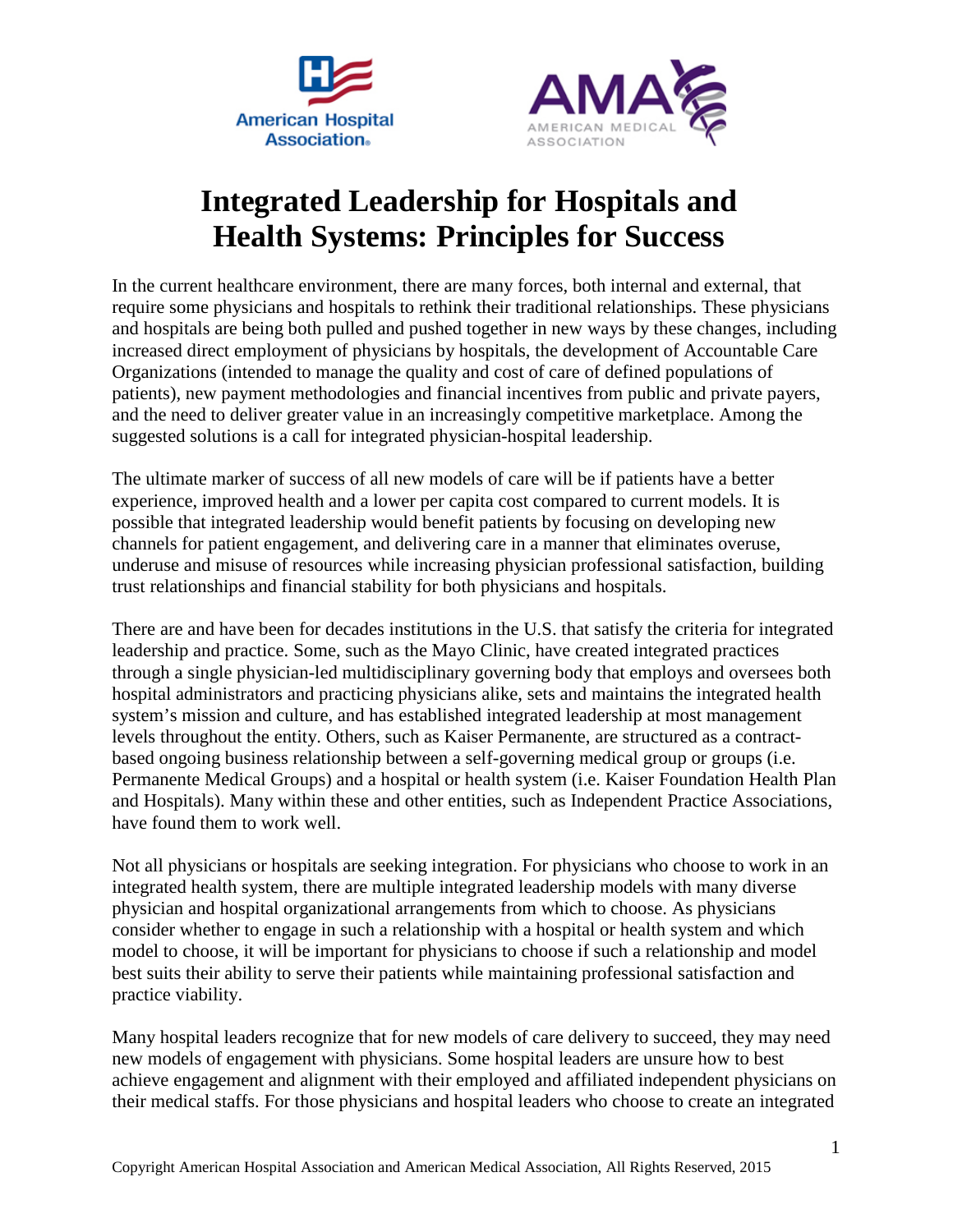hospital or health system, we identified six principles central to the success of the structure and maintenance of these new relationships.

# **PRINCIPLES OF INTEGRATED LEADERSHIP FOR HOSPITALS AND HEALTH SYSTEMS**

At its core, successful integrated healthcare leadership between physicians and hospitals involves a functional trust-based partnership between those organized physicians<sup>[1](#page-1-0)</sup> and a hospital or health system, with the capability to accept and manage health risk, improve quality and reduce cost. To accomplish this goal, it is paramount that all important management decisions related to the new structure's quality improvement and population health agenda are made jointly between the physicians and the hospital/health system managers.

In compliance with the applicable law, it is paramount that the arrangement and characteristics of any integrated leadership structure include the following to best achieve success:

1. Physician and hospital leaders with:

 $\overline{a}$ 

- a. similar values and expectations
- b. aligned financial and non-financial incentives
- c. goals aligned across the board with appropriate metrics
- d. shared responsibility for financial, cost, and quality targets
- e. service line teams with accountability
- f. shared strategic planning and management
- g. shared focus on engaging patients as partners in their care.
- 2. An interdisciplinary structure that supports collaboration in decision-making between physicians and hospital executives. It is important that physicians preserve the clinical autonomy (defined as putting the needs of the patient first) needed for quality patient care while working with others to deliver effective, efficient and appropriate care.
- 3. Integrated clinical physician and hospital leadership, including nursing and other clinicians, present at all levels of the integrated health system and participation in all key management decisions.
	- Teams of clinicians and hospital or practice management administrators (leading together at every level of the integrated health system).
	- Teams accountable to and for each other and who can speak and commit for each other.

<span id="page-1-0"></span><sup>1</sup> The term *organized physicians* in this document refers to a group of practicing physicians capable of leadership selection, broad management capabilities, mutual accountability and collective performance measurement and improvement.

Copyright American Hospital Association and American Medical Association, All Rights Reserved, 2015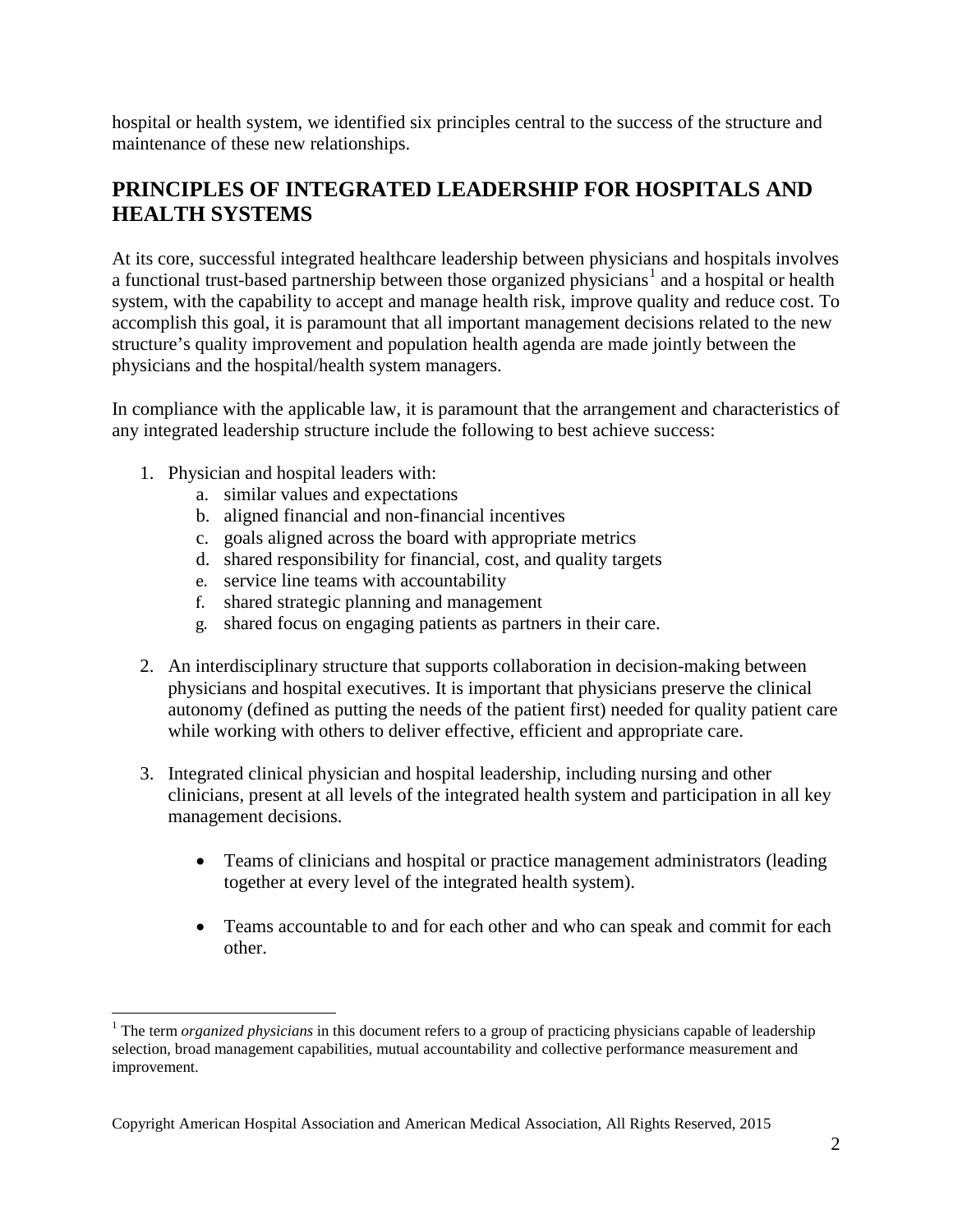- 4. A collaborative, participatory partnership built on trust. This sense of interdependence and working towards mutual achievement of the Triple Aim, better care and improved health at a lower per capita cost, is crucial to alignment and engagement. It is important for physicians and hospital leadership to trust in each other's good faith and abilities.
- 5. Open and transparent sharing of clinical and business information across the continuum by all parties to improve care.
- 6. A clinical information system infrastructure that allows capture and reporting of key clinical quality and efficiency performance data for all participants and accountability across the system to those measures.

# **KEY ELEMENTS**

# **PHYSICIAN ORGANIZATION**

The need for physicians to organize under a formal self-governance and management structure, whether employed by a hospital, in a large group, small group or solo practice (these structures and functions will differ based on the arrangement) cannot be overstated. These structures are the starting point for developing policies, practices, and an infrastructure to support a partnershiplike relationship with the hospital or health system with multiple options for physician organizations, and to share accountability for the quality and cost effectiveness of healthcare provided by the organization. It is imperative that physician organizations are capable of creating such a foundation.

These capabilities include:

- 1. Developing an inclusive governance process that includes establishing and overseeing the necessary competencies in quality management, practice efficiency, clinical discipline, clinical and financial risk management and the culture needed to accomplish the goals of the integrated structure;
- 2. Developing a process for leadership selection, support, and training;
- 3. Setting structures specific to membership requirements, including professional conduct, clinical protocols and developing structure-specific physician membership policies and guidelines, including changes to membership requirements;
- 4. Development and annual review of the physician organization's overall strategy and guidelines for employment or affiliation arrangements;
- 5. Leading the adoption of clinical information technology and other resources, including personnel, necessary for effective population and patient care management and measurement; and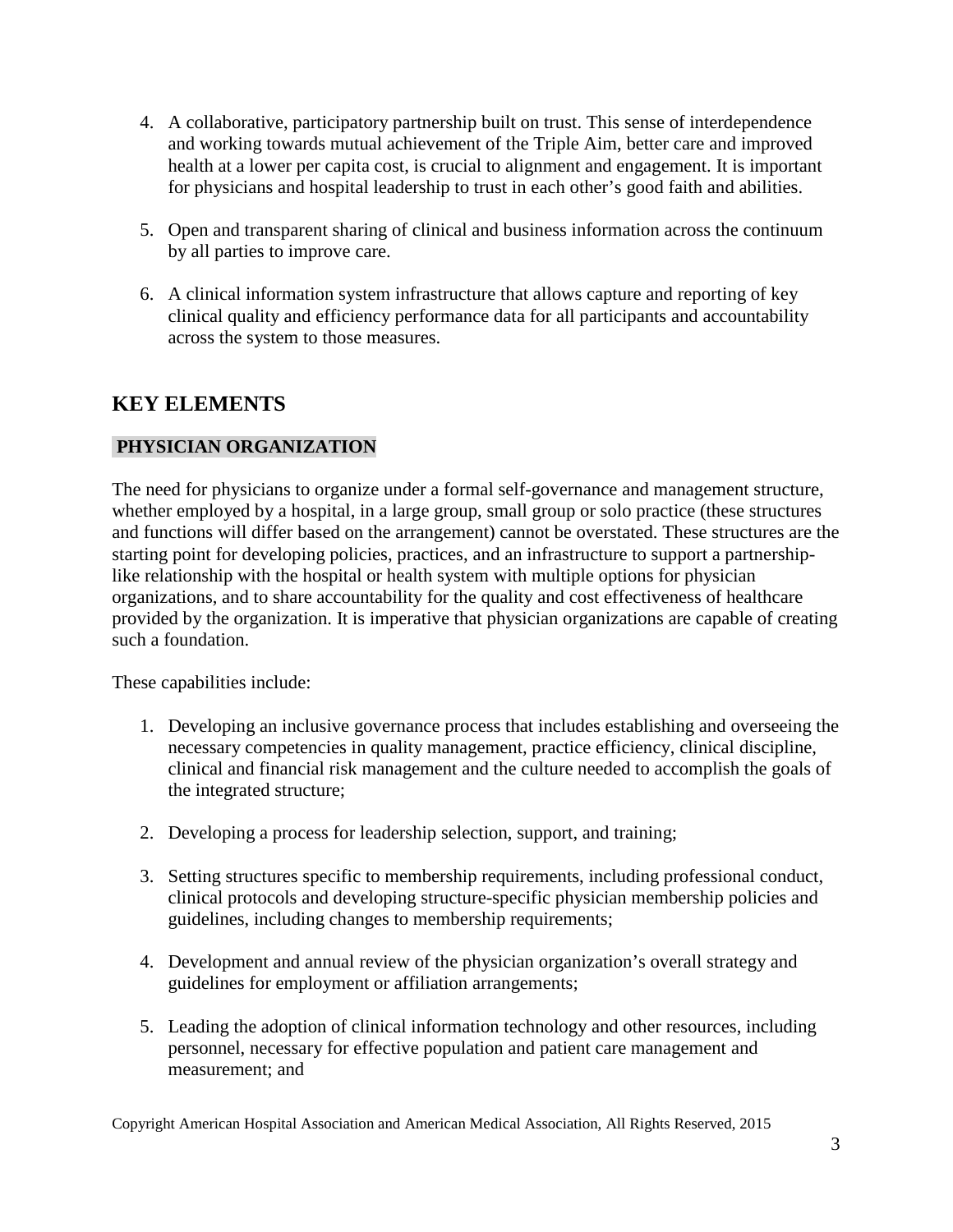6. Overseeing the development and implementation of the physician organization's member communication strategy and plan.

## **LEADERSHIP DEVELOPMENT**

While there are many examples of great leaders, both on the physician side and the hospital side, in the current healthcare environment, there still remains an inadequate supply of physicians and hospital executives with the training or experience in leadership and management skills required for successful leadership of integrated health systems. Promoting and developing new skills for both groups, as outlined below, is an important characteristic for a successful integrated health system not to be ignored.

## **Development of new skills for physician leaders**

It is important for a successful integrated health system to have physician leaders with training or demonstrated competency in leadership and management skills and an environment that supports their success. This requires that:

- 1. The physician organization be capable of selecting and supporting trusted and capable physician leaders and then following the recommendations and commitments made by these leaders. The support and respect of one's peers is also critical in these leadership and management activities.
- 2. Physician leaders be selected, educated and trained in the knowledge, skills and professional attitudes needed to be effective leaders and managers, as well as strategic partners. These skills include, among others:
	- a. Mission and strategy development, alignment and deployment
	- b. Understanding of patient and consumer healthcare expectations and requirements
	- c. Quality measurement and improvement
	- d. Team building and management
	- e. Effective adoption of healthcare clinical information technology to understand population health management including variation in access
	- f. Information, communication and risk management
	- g. Personal leadership skills that include effective negotiation with fellow physicians, hospital or health system administration and others
	- h. Understanding finance and cost management based on care, quality, outcomes and accountability in various types of practice organizations
	- i. Balancing the ethics of care to the individual with care to the community

## **Development of new skills for hospital and health system leaders**

1. It is also important for hospital and health system executives and leaders to acquire new training, skills and attitudes in order to engage successfully with physician leaders and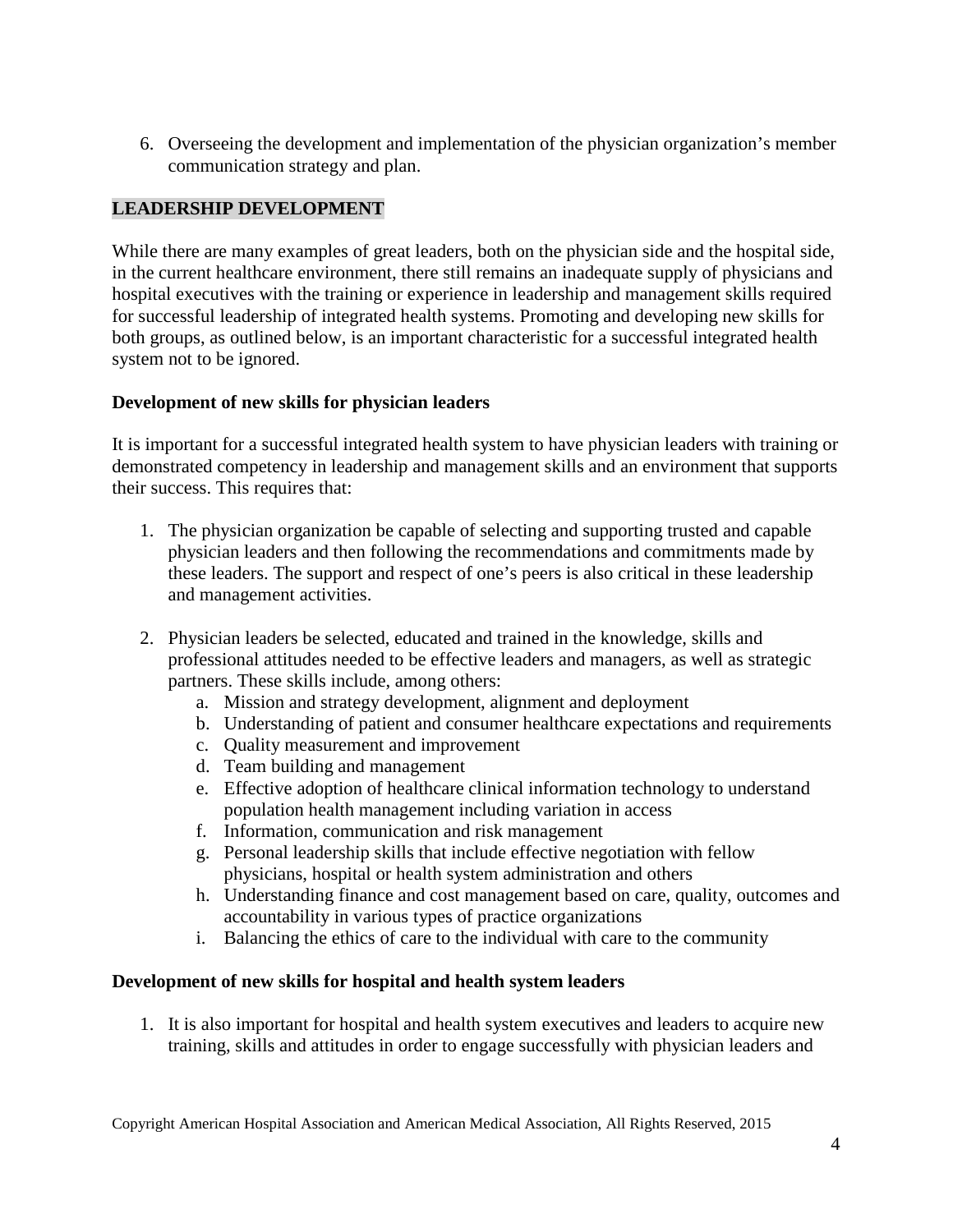physician entities. Some areas where training is needed are in participatory, empowerment-oriented, and consensus-based management models. The skills include:

- a. Understanding the core elements of medical professionalism
- b. Understanding the fundamentals of the care delivery process including how physicians make clinical decisions
- c. Knowledge of physician practice finances
- d. Knowledge of physician practice workflows in various settings
- e. The ability to achieve consensus with physicians
- f. Understanding and accepting the need for physicians to advocate for the needs of their patients
- g. Accepting the need for physician clinical decision autonomy, while expecting physician accountability for overall institutional success
- h. Create a true integrated leadership model by sharing management responsibilities and accountabilities in specific areas of clinical and business administrative decision making with physicians, e.g., including:
	- Quality improvement
	- Strategic planning, alignment, deployment, and rapid cycle improvement
	- Care model redesign
	- Financial planning, budget creation, capital and operations
	- Public affairs and reputation management
	- Cost management
	- Human capital management
	- Performance reporting and management
	- Information technology management

## **CULTURAL ADAPTATIONS**

Culture is the way an organization, institution or integrated health system does business, in a way that is predictable, known to all and consonant with the mission and values of the organization, institution or integrated health system. The creation of a common shared culture that includes an integrated set of values is important to serve as a guide to the entity and will serve as a touch point to help resolve the inevitable conflicts that will arise.

Characteristics of such a culture include:

- A focus on the health of the entire population served by the entity
- An awareness of, and agreement to, a common mission, vision and values
- Mutual understanding of and respect for each other, despite different training and perspectives
- A sense of common ownership of the entity and its reputation
- A joint commitment to performance measurement and improvement
- A focus on the individual patient's care over time and across the continuum
- Performance data that is understandable, timely and trusted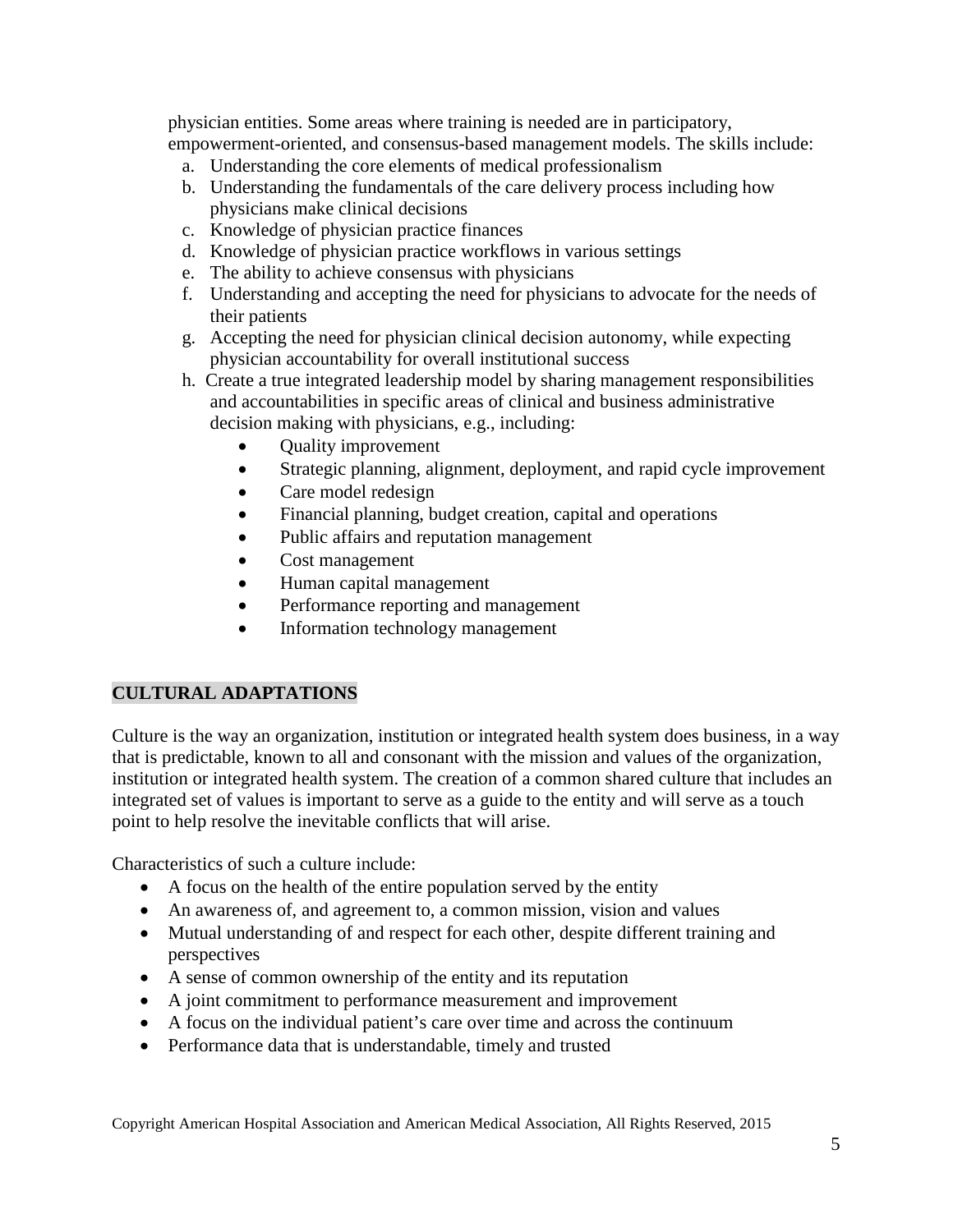- Fair financial and non-financial incentives aligned to improve care and manage costs across the entity
- Shared governance and involvement in decision making
- A sense of responsibility for the entity
- Consensus decision making between all parties

# **IDENTIFICATION OF CHALLENGES TO SUCCESS**

There are many challenges and barriers to creating and instituting integrated healthcare leadership between physicians and hospitals. In order for integrated healthcare leadership to succeed, it is important to identify these barriers and work to resolve them so the implementation does not stop before it can take hold. Currently, many hospitals and physicians are simply not capable of instituting such integrated healthcare leadership because they are not organized to do so. In addition to issues with structure, there are several other barriers dealing with cultural gaps, and legal and regulatory issues.

#### **1. Commitment to business model transformation**

It is important that the business model of hospitals and health systems focus on population health improvement and acknowledge the key role that physicians play in the integration of the various settings of care: inpatient, outpatient, post-acute, home, and palliative and hospice. This new focus may be challenging for some that have business models focusing more on the treatment of disease and minimal physician engagement.

#### **2. Differing mind sets**

Physicians and hospital administrators assess issues differently due to different training and perspectives. These divergent viewpoints can lead to strained relations. Having a mutual understanding of and respect for each other's points of view and accepting shared leadership and accountability is important to implementing a successful model.

#### **3. Lack of clarity on values**

A lack of understanding and integration of organizational values by both physician and hospital leaders leaves both groups uncertain of what to expect of each other.

#### **4. Lack of more accessible and generalizable models of physician organization**

There is a need for much more rapid development of models for physician organization, characterized by capable self-governance and collective management of care and accountability for quality and cost performance in order to be able to assume the responsibilities inherent in the principles and key elements described above. There is a need for more expertise and resources dedicated to addressing this need.

#### **5. Lack of integrated leadership and management skills**

There is an inadequate supply of physicians and hospital executives with the training and experience in leadership and management skills required for successful leadership of integrated health systems. It will be important to integrate training throughout the continuum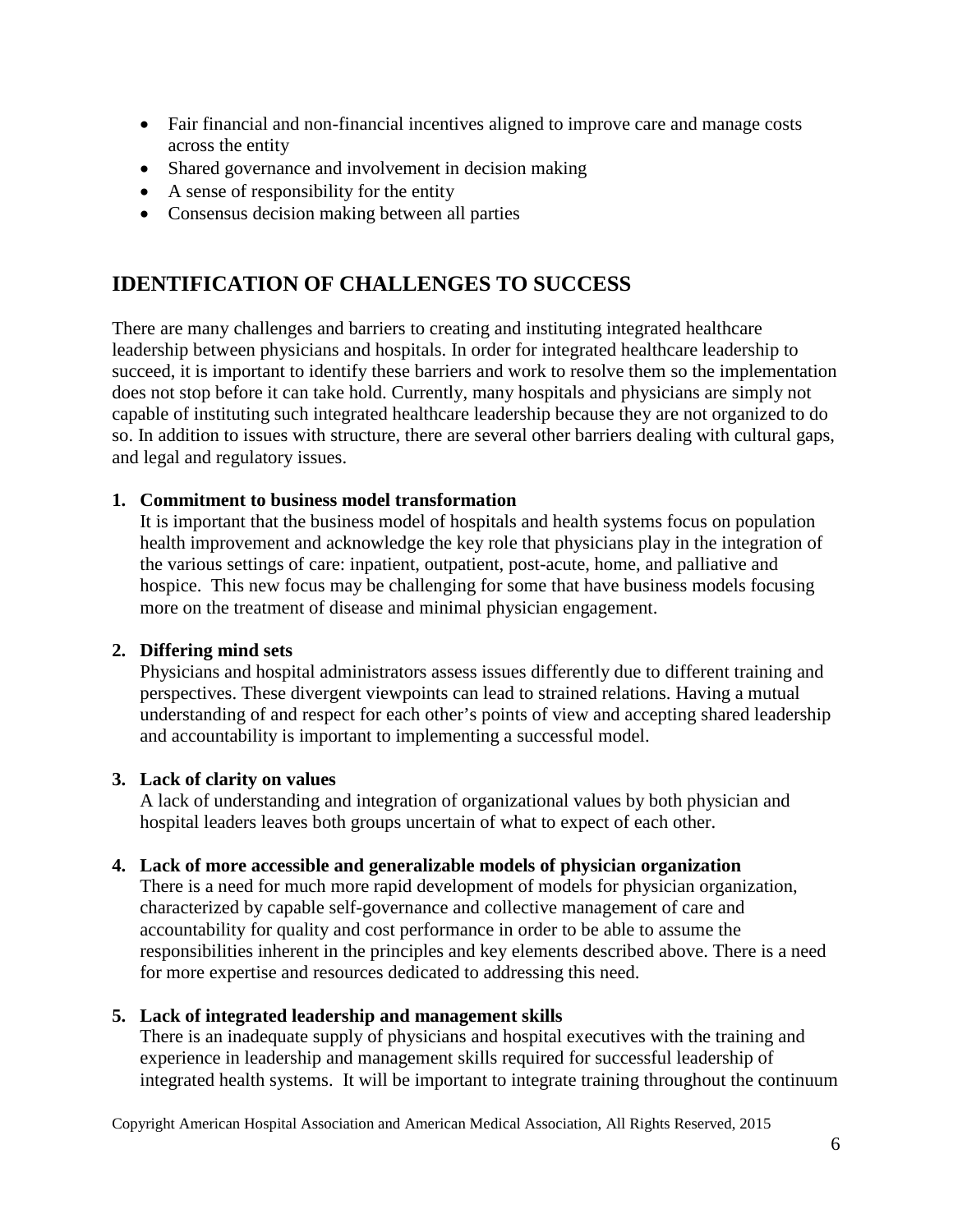of physicians' careers, e.g. medical schools, residency training programs, hospital executive degree programs (e.g. MHA, MBA), and by organized delivery systems and professional associations (AHA, AMA). Interdisciplinary team training involving different clinical disciplines and administrators should be integrated earlier in the educational curriculum.

#### **6. Need for robust primary care involvement**

A robust aligned primary care network is critical for chronic disease management and population health strategies to be successful. Providing primary care the appropriate representation and voice needed to lead population health improvement initiatives may be a challenge in the existing leadership structure of the current hospital/health system environment, but it is clearly a need to be addressed in the near term.

#### **7. Need for payer partnering and new payment models**

The evolution of payment for professional and institutional services away from payment for volume toward payment for value can catalyze the development of more effective physicianhospital leadership integration. Payers need to expand their willingness to engage and partner with physicians and hospitals in these payment models. Hospitals and physicians may find it difficult to operate in a partnering model with payers after years of challenging negotiations over contract rates and provisions, but this, too, is clearly a need to be addressed in the near term.

#### **8. Legal and regulatory issues**

Physician organizational development and leadership integration with hospitals will present legal and regulatory issues. If issues are due to state and federal laws, it is important for physicians and hospitals to develop appropriate policies to the greatest extent possible and work with federal and state policymakers/regulators to amend or repeal laws so that collaboration towards achieving the Triple Aim is possible.

#### **9. Contractual issues**

There are physicians that currently have employment contracts either directly through hospitals, through outside staffing firms, or through other arrangements that are not necessarily consonant with the principles and key elements necessary for effective integration strategies. Such contractual issues and any relevant legal issues will need to be resolved through mutual agreement.

#### **10. Ancillary services issues**

It is important for hospitals and private practice physicians to begin thoughtful discussions on how ambulatory services with varying reimbursements based on site of service can be addressed in an overall system strategy for improving access and lowering the cost of care. Leaders will need to consider these opportunities recognizing that the transition from fee-forservice (FFS) to fee-for-value (FFV) (global population risk) may occur over a range of timelines depending on the market and payers.